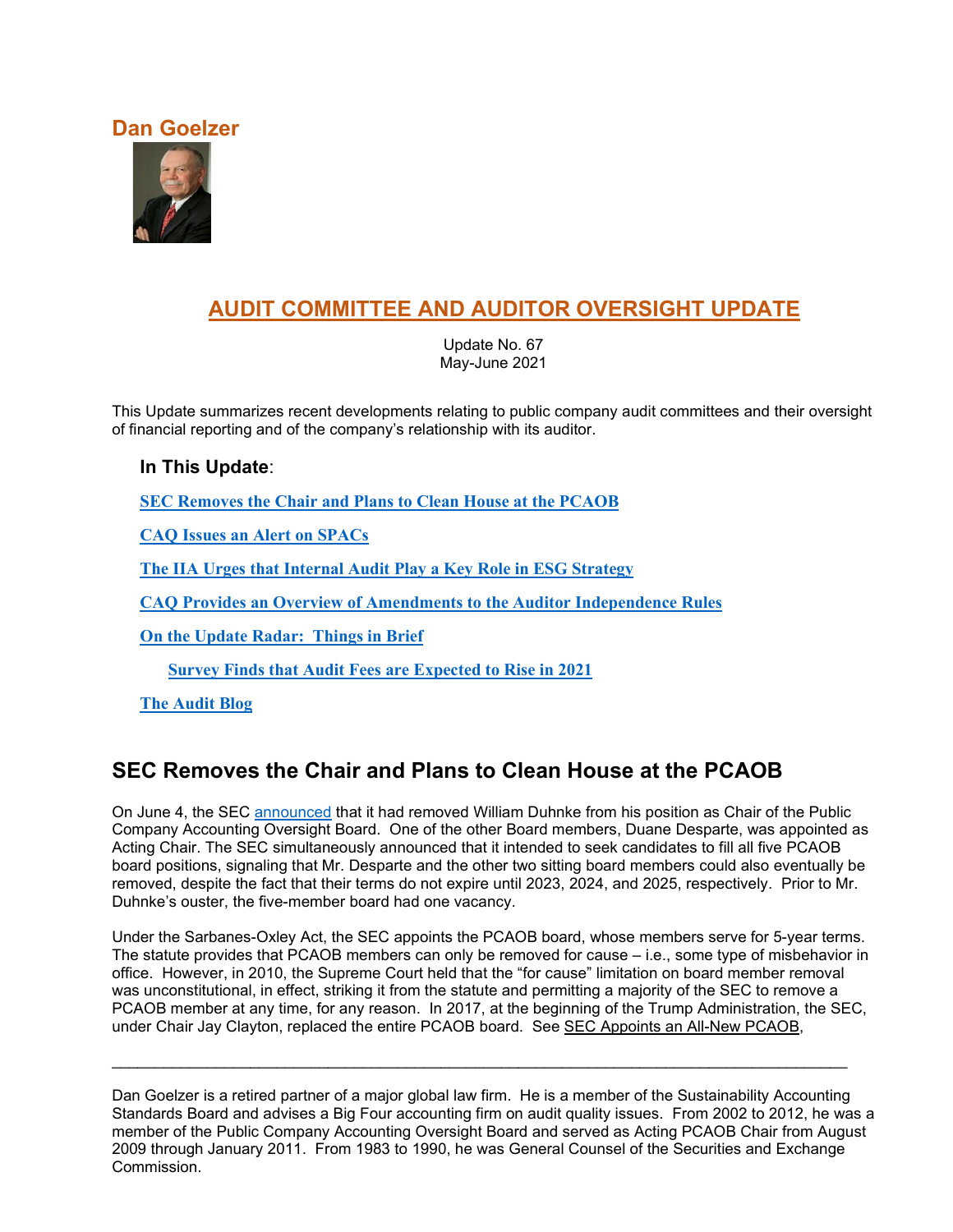November-December 2017 Update. SEC Chair Gary Gensler, who took office in April, has now taken the same action. The two Republican SEC Commissioners issued a [dissenting statement.](https://www.sec.gov/news/public-statement/peirce-roisman-pcaob-2021-06-04)

In the weeks leading up to the SEC's June 4 announcement, Chair Gensler had come under considerable pressure to replace the PCAOB board. Most notably, in a [May 25 letter,](https://www.warren.senate.gov/imo/media/doc/Letter%20to%20Gensler%20on%20PCAOB.pdf) Senators Elizabeth Warren and Bernie Sanders asked that "the SEC use its authority to immediately remove and replace the sitting members of the Public Company Accounting Oversight Board (PCAOB)." They described the PCAOB as a "troubled agency" that the Trump Administration had weakened by "taking deliberate steps to erode the PCAOB's independence and expertise while facilitating the agency's capture by partisan and corporate interests."

In a June 8 [announcement,](https://www.sec.gov/news/public-statement/gensler-statement-public-company-accounting-oversight-board-060821) Chair Gensler formally commenced the appointment process. He invited interested persons to apply for a seat on the PCAOB by June 29.

Comment: The impact that a new PCAOB may have on audit committees is difficult to determine until a new Board is selected and seated. However, there may be major changes in the PCAOB's philosophy and priorities. In the statement announcing Mr. Duhnke's removal, SEC Chair Gensler said that the "PCAOB has an opportunity to live up to Congress's vision in the Sarbanes-Oxley Act" and that he looked forward to setting the PCAOB "on a path to better protect investors by ensuring that public company audits are informative, accurate, and independent." It is unclear specifically what those statements mean, but replacement of the entire PCAOB board could foreshadow significant changes in oversight of the auditing profession and of public company financial reporting.

At minimum, it seems likely that the PCAOB will revive its Standing Advisory Group and Investor Advisory Group and, in general, become more open than in recent years to input from investors and other users of audited financial information. It is also likely that, consistent with Chair Gensler's priorities at the SEC, the PCAOB will actively explore the potential role of auditors in considering ESG risks as part of financial statement and internal control audits and in reviewing company ESG disclosures. There have also been suggestions over the past few years that the PCAOB should more frequently pursue enforcement actions against auditors for deficiencies uncovered in PCAOB inspections and that enforcement actions and inspection reports should identify the reporting company involved, not just the accounting firm. Changes of this nature could have important ramifications for the work of audit committees.

## <span id="page-1-0"></span>**CAQ Issues an Alert on SPACs**

The Center for Audit Quality (CAQ) has released [Auditor and Audit Committee Considerations Relating to](https://www.thecaq.org/caq-alert-2021-01/)  [Special Purpose Acquisition Company \(SPAC\) Initial Public Offerings and Mergers.](https://www.thecaq.org/caq-alert-2021-01/) The May 4 Alert provides an overview of what a SPAC is and some key considerations for auditors and audit committees related to the risks and challenges a private company faces when entering the public markets through a merger with a SPAC. The Alert notes that SPACs "have been used for decades as a mechanism for private companies to access capital markets" but have recently "exploded in popularity." The merger of a SPAC and a private company can raise complex accounting, financial reporting, and governance issues that the company's audit committee needs to consider.

#### What is a SPAC?

The Alert defines a SPAC is a shell company formed for the purpose of raising funds to be used in connection with the acquisition of an existing operating company (the target company). The lifecycle of a SPAC has five phases:

- Formation.
- IPO. After formation, a SPAC raises capital through an initial public offering, the proceeds of which are held in trust while the SPAC identifies a target company.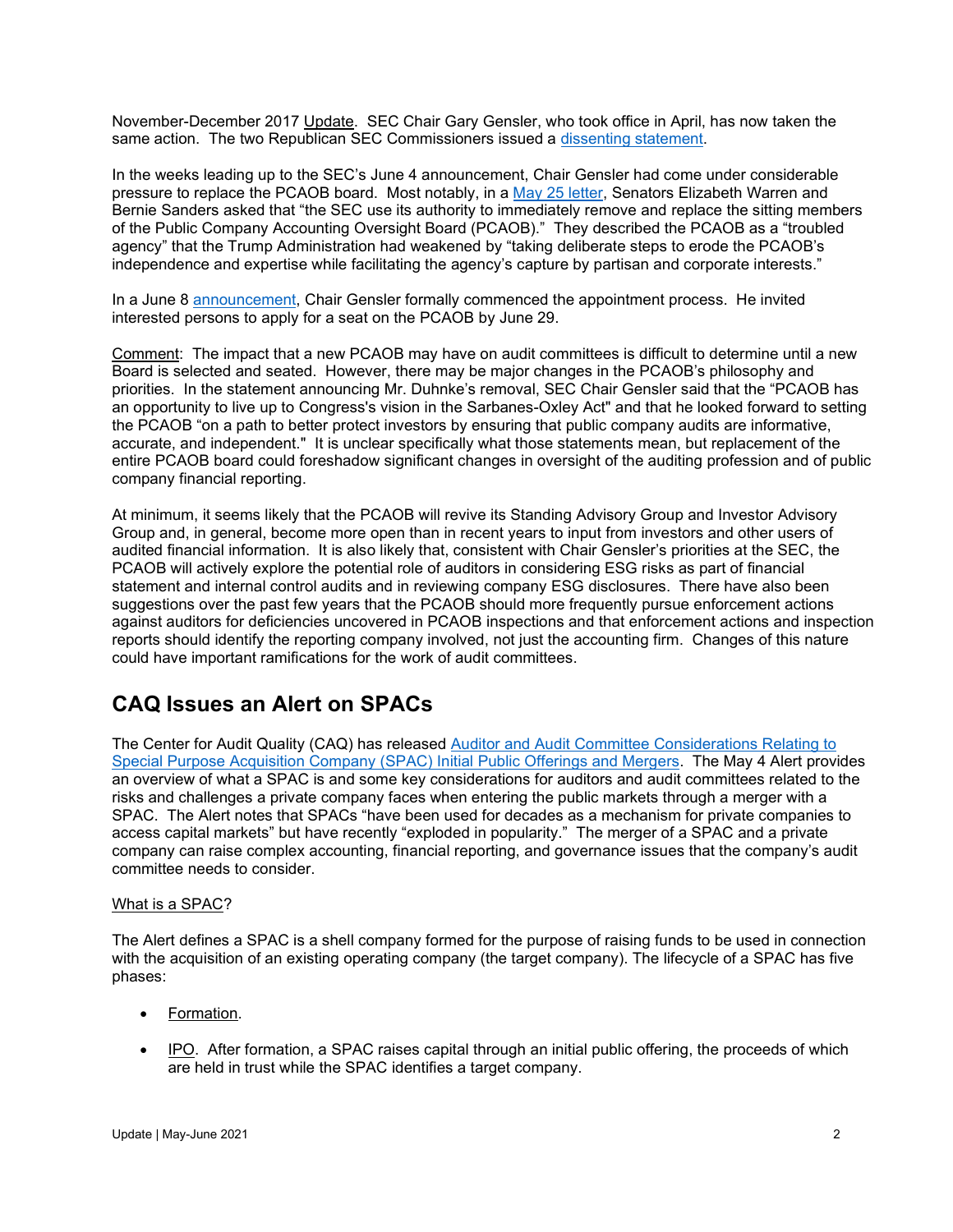- Target Search. The SPAC tries to acquire a target company in a specific industry or geographic location. Under its governing documents, the SPAC may have a limited time to identify a target. If a target is not acquired within that period, the SPAC is liquidated, and proceeds returned to shareholders.
- Shareholder Vote. Shareholder approval is typically required for consummation of the SPAC's merger with the target. Shareholders who oppose the merger may elect to redeem their shares.
- Merger or "De-SPAC" Transaction. Assuming shareholder approval, the SPAC and the target merge. This results in the target becoming a publicly traded company.

#### Considerations for Auditors

The CAQ highlights and discusses considerations for auditors related to SPAC merger transactions:

- Client Acceptance and Continuance. Issues auditors should consider relating to the acceptance as an audit client of a SPAC or a private company preparing to go public through a SPAC merger, include:
	- $\circ$  Capabilities of management (e.g., Does management have the skills to comply with the SEC's financial statement reporting requirements?).
	- o Internal controls/books and records (e.g., Does the post-merger entity have a system of internal control over financial reporting that complies with public company requirements?).
	- $\circ$  Timing (e.g., Does the target company have a comprehensive plan in place to address the demands of becoming a public company on an accelerated timeline?).
	- $\circ$  Auditor independence (e.g., Has the permissibility of non-audit services and prior involvement in the preparation of the financial statements of the target company been considered?).
	- $\circ$  Capabilities of audit engagement team (e.g., Does the auditor have the capacity to complete the audit for the merger transaction and continue to perform audits and reviews of the surviving company?).
	- $\circ$  Corporate governance (e.g., Is the post-merger entity prepared to comply with exchange listing requirements, such as independent directors and an audit committee financial expert?).
- Auditor Registration with the PCAOB. Auditors of SPACs and their post-merger public target companies must be registered with the PCAOB.
- Auditor Reporting. Among other reporting issues, the auditor may be required to issue audit reports under both PCAOB public company auditing standards and AICPA private company standards.
- Disclosure Considerations. On December 22, 2020, the SEC's Division of Corporation Finance issued [CF Disclosure Guidance: Topic No. 11,](https://www.sec.gov/corpfin/disclosure-special-purpose-acquisition-companies) which provides guidance on disclosure considerations for SPACs in connection with their initial public offerings and subsequent business combination transactions. The auditor should be familiar with this guidance and its application to the target.
- Classification of Warrant Provisions. On April 12, the SEC staff issued [Staff Statement on Accounting](https://www.sec.gov/news/public-statement/accounting-reporting-warrants-issued-spacs)  [and Reporting Considerations for Warrants Issued by Special Purpose Acquisition Companies](https://www.sec.gov/news/public-statement/accounting-reporting-warrants-issued-spacs)  [\("SPACs"\).](https://www.sec.gov/news/public-statement/accounting-reporting-warrants-issued-spacs) This statement required many SPACs to restate their financial statements to treat warrants issued as liabilities, rather than equity. The auditor should consider whether management has addressed the classification of warrants issued by the SPAC in accordance with this guidance.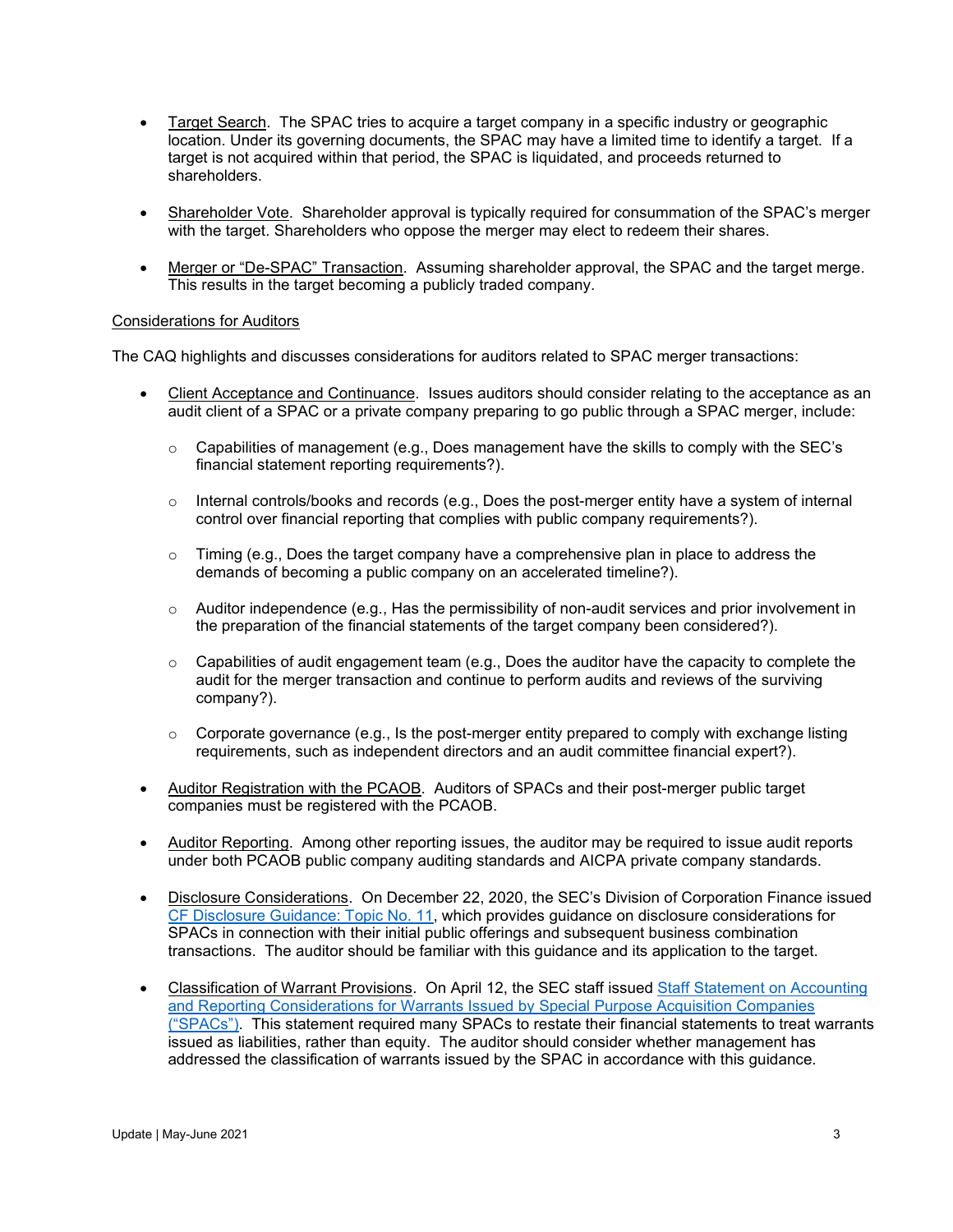• Elevated Risk of Fraud. The auditor should consider risk factors or conditions that could heighten fraud risk, such as overly optimistic forecasts or pressure to achieve earnings or stock price targets.

#### Considerations for Audit Committees

The CAQ also recommends that audit committees of private companies determining whether to go public via a SPAC transaction consider a range of issues, many of which are similar to the auditor considerations:

- Public Company Readiness. The company's readiness to go public includes such factors as financial reporting expertise, internal control effectiveness, investor relations capability, executive compensation plan, and tax implications.
- SPAC Sponsor Experience. Does the SPAC leadership have a track record of completing SPAC transactions? Does the SPAC leadership have expertise in the target's industry or geography?
- Corporate Governance. Do board members, including those on the audit committee, have the right diversity of skillsets, level of experience, and independence? Does the company have an internal audit function? Does the company have a whistleblower complaint process as required by SOX?
- Accounting, Reporting, and Disclosure Issues. Does the audit committee understand management's plans to de-SPAC? Has management considered whether to seek pre-clearance from the SEC with respect to complex accounting issues? Have controls been established regarding the transition?
- External Auditor Selection and Oversight. Do the external auditors have the right experience? Are they registered with the PCAOB? Do they meet SEC and PCAOB independence requirements?

Comment: The CAQ's Alert provides a primer for audit committees on SPACs. Further, on March 31, the SEC's Acting Chief Accountant issued a public statement, [Financial Reporting and Auditing Considerations of](https://www.sec.gov/news/public-statement/munter-spac-20200331?utm_medium=email&utm_source=govdelivery)  [Companies Merging with SPACs.](https://www.sec.gov/news/public-statement/munter-spac-20200331?utm_medium=email&utm_source=govdelivery) While the Chief Accountant's statement is somewhat more technical than the CAQ's Alert, that document also provides useful background for those learning about this area.

As the Alert suggests, becoming a public company outside of the traditional IPO process presents a variety of challenges and hurdles that the private company's board needs to address in a compressed timeframe. New SEC Chair Gensler has identified SPACs as an area on which he wants to focus. Boards considering involvement in a SPAC merger should make sure they are fully educated on the risks involved.

### <span id="page-3-0"></span>**The IIA Urges that Internal Audit Play a Key Role in ESG Strategy**

The Institute of Internal Auditors has released a White Paper entitled [Internal Audit's Role in ESG Reporting.](https://global.theiia.org/about/about-internal-auditing/Public%20Documents/White-Paper-Internal-Audits-Role-in-ESG-Reporting.pdf) The paper discusses risks related to ESG reporting and outlines how internal audit can support ESG objectives and add value.

The White Paper notes that ESG risks, which it describes broadly as "risks associated with how organizations operate in respect to their impact on the world around them," include "areas that are dynamic and often driven by factors that can be difficult to measure objectively, such as inclusion, ethical behavior, corporate culture, and embracing sustainability across the organization." Risks associated with ESG "include reliance on thirdparty data, potential reputational damage from faulty reporting, and the real possibility that an organization's explicit commitments to meet specific sustainability goals could grow into a material weakness." Accordingly, ESG reporting "should be treated with the same care as financial reporting." In that context, the IIA sees two roles that internal audit should play – assurance and advisory.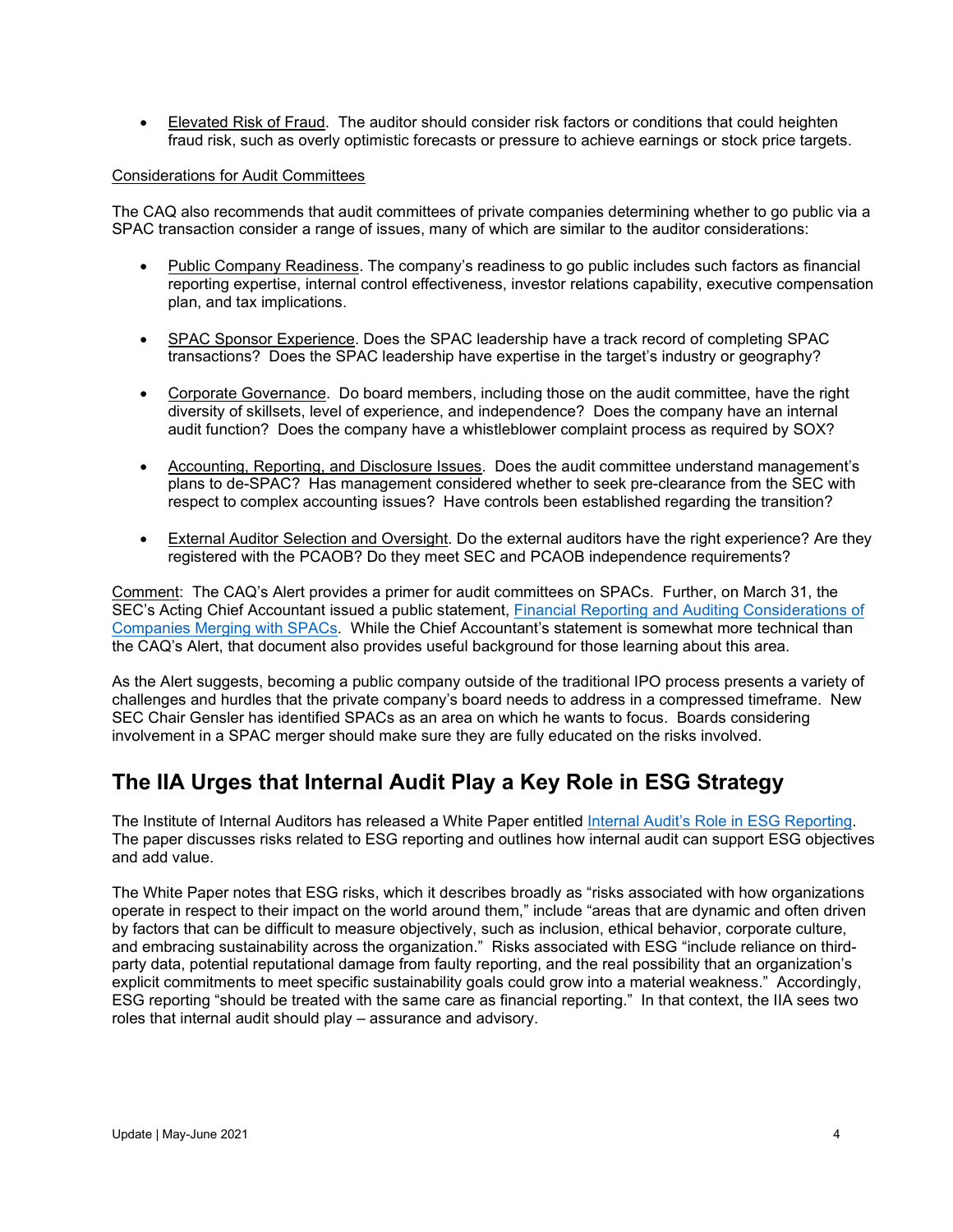#### Assurance

Directors need internal audit to provide reliable assurance on the effectiveness of ESG risk management and reporting. That assurance should include four components:

- Review reporting metrics for relevancy, accuracy, timeliness, and consistency. It is critical that all public sustainability reports provide information that accurately depicts an organization's ESG efforts. Internal audit can provide assurance on whether data (quantitative and qualitative) being reported is accurate, relevant, complete, and timely. This is particularly important as regulatory oversight increases.
- Review reporting for consistency with formal financial disclosure filings. While sustainability reporting provides nonfinancial data, any information that conflicts with formal financial disclosures will raise a red flag with regulators and investors.
- Conduct materiality or risk assessments on ESG reporting. Organizations sometimes struggle with understanding and reporting what is material in the ESG context. "However, organizations must have a clear understanding on how ongoing sustainability efforts or public commitments to reaching sustainability goals can rise to the level of materiality."
- Incorporate ESG into audit plans. ESG and sustainability-related engagements currently make up about one percent of the typical internal audit plan. IIA says that this "must change as ESG risks and risk management take on greater significance for organizations."

#### Advisory

Internal audit can also add value in an advisory capacity. The White Paper describes three components of internal audit's advisory role:

- Build an ESG control environment. Competent internal audit functions are familiar with the building blocks of effective control environments. They can also recommend control frameworks (e.g., COSO's Internal Control – Integrated Framework) to manage/mitigate ESG risks. Internal audit also can advise on developing specific internal controls over ESG reporting.
- Recommend reporting metrics. Internal audit can provide insights into the kind of data (quantitative and qualitative) that accurately reflect relevant sustainability efforts within the organization.
- Advise on ESG governance. Internal audit can provide guidance on ESG governance and can help identify roles and responsibilities, as well as provide training on internal controls.

The IIA White Paper also discusses the growth in corporate ESG reporting and the growing regulatory focus on climate change and other ESG disclosures. The paper briefly describes the various ESG reporting standards and frameworks, including the work of the Sustainability Accounting Standards Board, the Global Reporting Initiative, the Task Force on Climate-Related Financial Disclosure, and the CDP Climate Change Questionnaire. It also provides an overview of investor pressure for expanded ESG disclosure, such as the efforts of BlackRock, the world's largest asset manager, in promoting portfolio company ESG disclosure and strategy. See BlackRock Calls for Disclosure and Board Oversight of Company Plans for the Net-Zero Economy, [January-February 2021 Update.](https://b65438bf-9321-45db-8f57-d57780f6c776.filesusr.com/ugd/6ebb47_b87457cf2a6848e8aff37716281e8778.pdf)

The White Paper concludes with the observation that the ability of organizations to integrate ESG considerations into their business strategy and risk management practices depends on the design and effectiveness of internal control around accounting, reporting, and communication of information. "Applying the same systematic rigor to measuring, validating, managing, and reporting material sustainability information that is typically applied to financial reporting should lead to greater corporate and investor/stakeholder confidence, organizational value, and capital markets' effectiveness."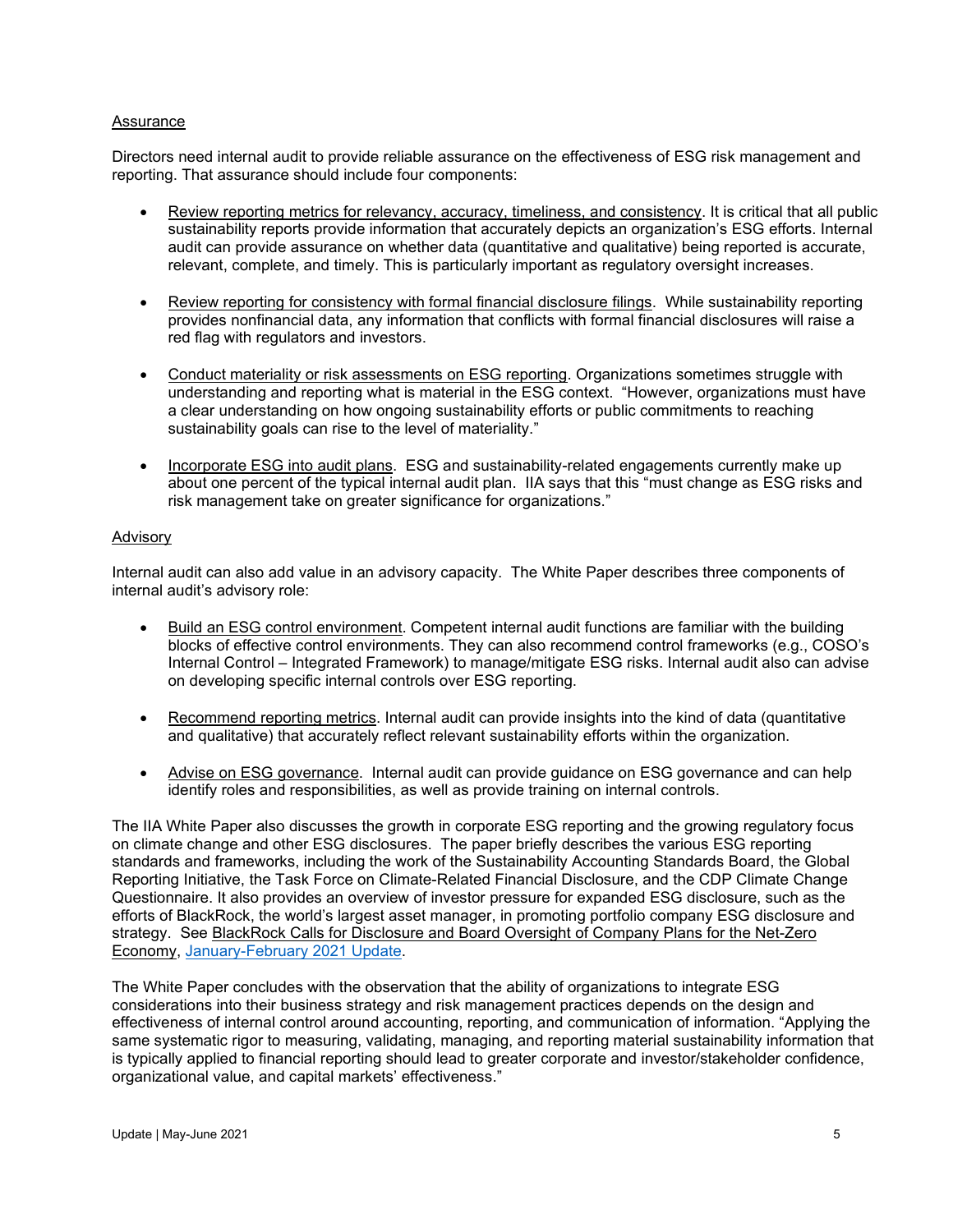Comment: As the White Paper emphasizes, ESG disclosure has become ubiquitous. However, many companies lack the kinds of controls and procedures with respect to ESG that are in place to assure the accuracy of traditional financial disclosures. The Update has urged in the past that audit committees direct their attention to the control environment in which ESG disclosures are created and the controls and procedures that support their accuracy, particularly as investors rely more heavily on ESG metrics in decision-making. See, e.g., What is the Audit Committee's Role in ESG Oversight, [December 2020 Update.](https://b65438bf-9321-45db-8f57-d57780f6c776.filesusr.com/ugd/6ebb47_055a2bf2728b4aeaaf8aad7728c53084.pdf) As the IIA points out, internal audit can play an important role in promoting the accuracy of these disclosures, and it would be prudent for audit committees to consider how best to leverage the work of internal audit in ESG disclosure.

### **CAQ Provides an Overview of Amendments to the Auditor Independence Rules**

In [Amendments to SEC Independence Rules,](https://www.thecaq.org/caq-alert-2021-02/) an Alert issued on June 10, the Center for Audit Quality (CAQ) summarizes recent amendments to the SEC's auditor independence requirements. These changes to SEC Rule 2-01 of Regulation S-X were proposed in December 2019 (see SEC Proposes Changes to the Auditor Independence Rules, [January 2020 Update\)](http://www.dgoelzer.com/AuditUpdateNo57.pdf), approved on October 16, 2020, and took effect on June 9, 2021. The Alert provides an overview of the amendments "to assist auditors and other stakeholders with understanding and applying the independence rules and the key changes included in the amendments."

The Alert consist of two sections and an appendix. Section 1 ("Auditor Independence Is Fundamental to Audit Quality – What Hasn't Changed") provides a high-level summary of the basic principles of the SEC's independence requirements. The recent amendments do not change these basic aspects of independence. Instead, according to the CAQ, the amendments "serve to focus the independence requirements on those relationships and services that are more likely to threaten an auditor's objectivity and impartiality in light of current market conditions and industry practice."

Section 2 ("Overview of the Amendments – Key Changes") discusses five changes resulting from the 2020 amendments:

- Definition of an Affiliate. The auditor and its affiliates must be independent of the audit client and its affiliates. The SEC amended the definition of "affiliate of the audit client," so that the auditor need not necessarily to be independent of sister affiliates of the audit client that are not material to the controlling entity. A similar change was made with respect to entities in an investment company complex.
- "Look-back" Period. The amendments changed the definition of "audit and professional engagement period" to shorten the "look-back" period during which a domestic IPO company's auditor must have been in compliance with the SEC's independence requirements. This change addresses the fact that the independence rules applicable to private company audits differ somewhat from the SEC's independence rules.
- Student and Consumer Loans. The SEC added certain student loans and de minimis consumer loans to the exclusions from independence-impairing lending relationships between audit personnel and the audit client.
- Business Relationship Rule. The amendments limit the scope of the "substantial stockholders" of the company under audit as to which the auditor must be independent. Independence is now required only as to beneficial owners of the company's shares that have significant influence over the company.
- Transition Framework for Mergers & Acquisitions (M&A) Activity. Independence violations sometimes result from mergers and acquisitions, such as where an audit client acquires a company for which the acquiror's auditor is performing non-audit services that are inconsistent with independence. Under the amended rules, there is a transition framework to address independence violations that arise inadvertently as a result of M&A transactions.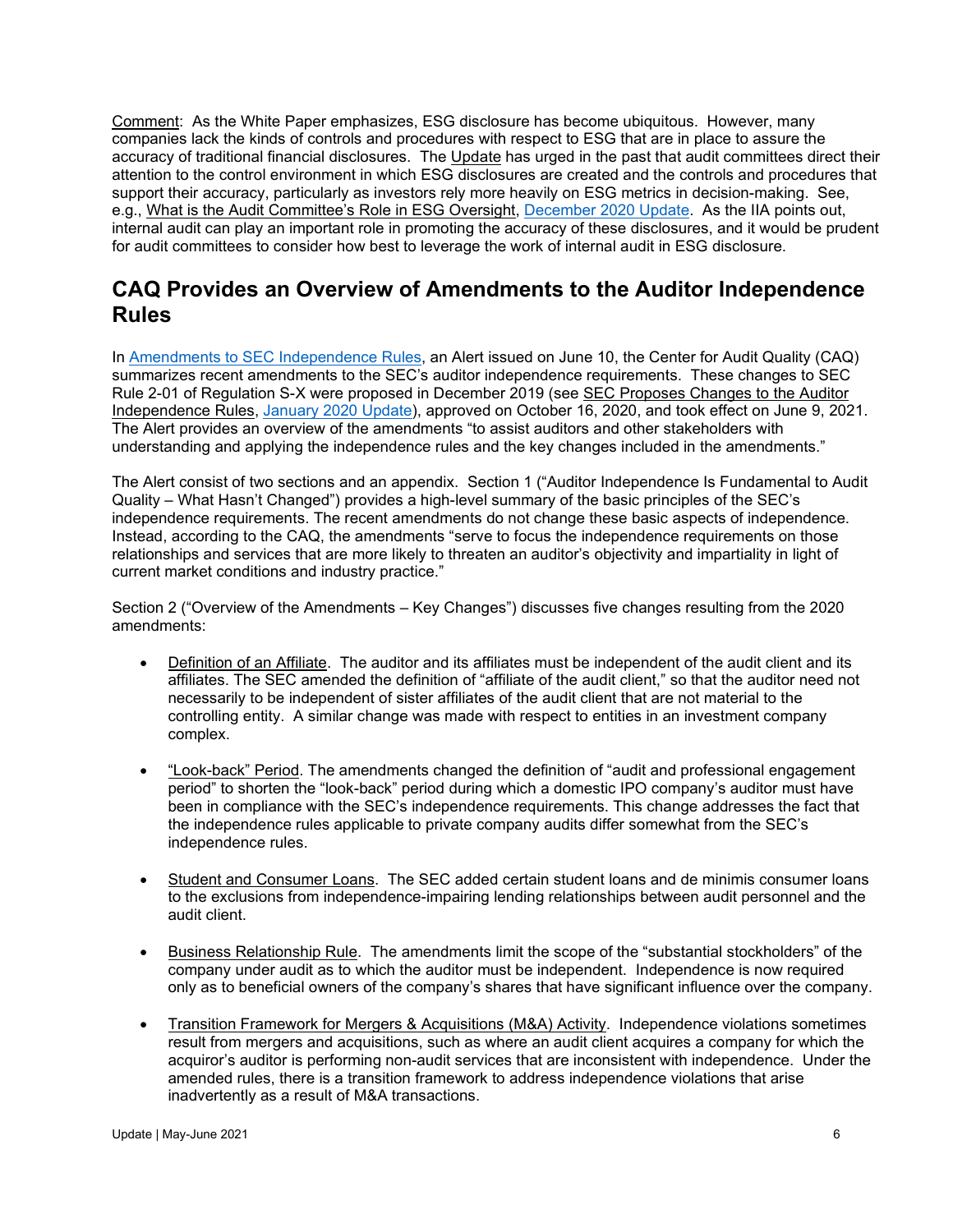The Appendix to the Alert contains the full text of Rule 2-01, with changes resulting from the recent amendments highlighted in red.

Comment: The Alert notes that compliance with the independence requirements "is a shared responsibility among management, auditors, and audit committees." While audit committee members need not master the technical intricacies of the independence rules, a general understanding of their requirements is useful. The Alert is a good aid to that understanding.

### <span id="page-6-0"></span>**On the Update Radar: Things in Brief**

<span id="page-6-1"></span>**Survey Finds that Audit Fees are Expected to Rise in 2021**. According to the results of a survey conducted by research and advisory firm Gartner, Inc., respondents expect external audit fees to increase this year. Gartner also found that organizations that automate at least 25 percent of their internal controls paid 27 percent lower audit fees on average in 2020 and that fee negotiation is an effective tactic in mitigating fee increases. Gartner's survey results are described in a [June 8 press release;](https://www.gartner.com/en/newsroom/press-releases/2021-06-08-gartner-survey-shows-62-percent-of-organizations-expect-external-audit-fees-to-increase-in-2021) the full survey results are available only to Gartner clients.

Gartner surveyed 166 publicly traded and privately held audit firm clients in a variety of industries during March and April of 2021. Survey respondents ranged from organizations with revenue over \$10 billion to those with revenue under \$500 million. Eighty-one percent of respondents employed a "big four" audit firm.

In addition to the fee survey, Gartner analyzed a subset of 124 of the respondents to determine the impact of internal control automation on audit fees. According to the June 8 press release, that analysis found:

- The 80 companies in the analysis subset that had less than 25 percent of their controls automated paid on average \$1,233,143 in audit fees. The 44 companies that had more than 25 percent of their controls automated paid \$900,513 in fees – 27 percent less.
- Companies with fewer controls were the greatest beneficiaries of automation. Respondents with less than 50 controls, and more than 25 percent of those controls automated, reported 52 percent lower audit fees, compared to companies with less than 25 percent of automated controls.

The Gartner survey also looked at 2020 audit fee increases. Findings include:

- Companies in the banking and insurance sectors had the highest percentage of fee increases 69 percent of those respondents reported increases. The technology/telecom sector had the lowest percentage of fee increases – 41 percent of respondents in that sector reported increases in 2020.
- Of the companies in all industries that reported fee increases, 22 percent reported increases of 6 percent or more, compared to 2019.
- Companies that sought to negotiate fees with their auditor were frequently rewarded. Gartner reports that, of the respondents that undertook negotiation, 45 percent said their fees decreased by more than 6 percent, while half were able to decrease their fees by 3 to 6 percent.

<span id="page-6-2"></span>The Financial Executives Research Foundation's annual survey of audit fee increases has generally found that fees have increased on average by low- to mid-single digit percentages in recent years. See FERF Finds that Audit Fees Continue Their Upward March, [May-June 2021 Update.](https://b65438bf-9321-45db-8f57-d57780f6c776.filesusr.com/ugd/6ebb47_c0b287739bf746138df2c5f53687e31b.pdf) Against that background, it would not be surprising if Covid-19 and general inflationary pressures lead to higher fees in 2021. Audit committees may want to consider Gartner's findings regarding the efficacy of both control automation and fee negotiation as tools to control fee increases.